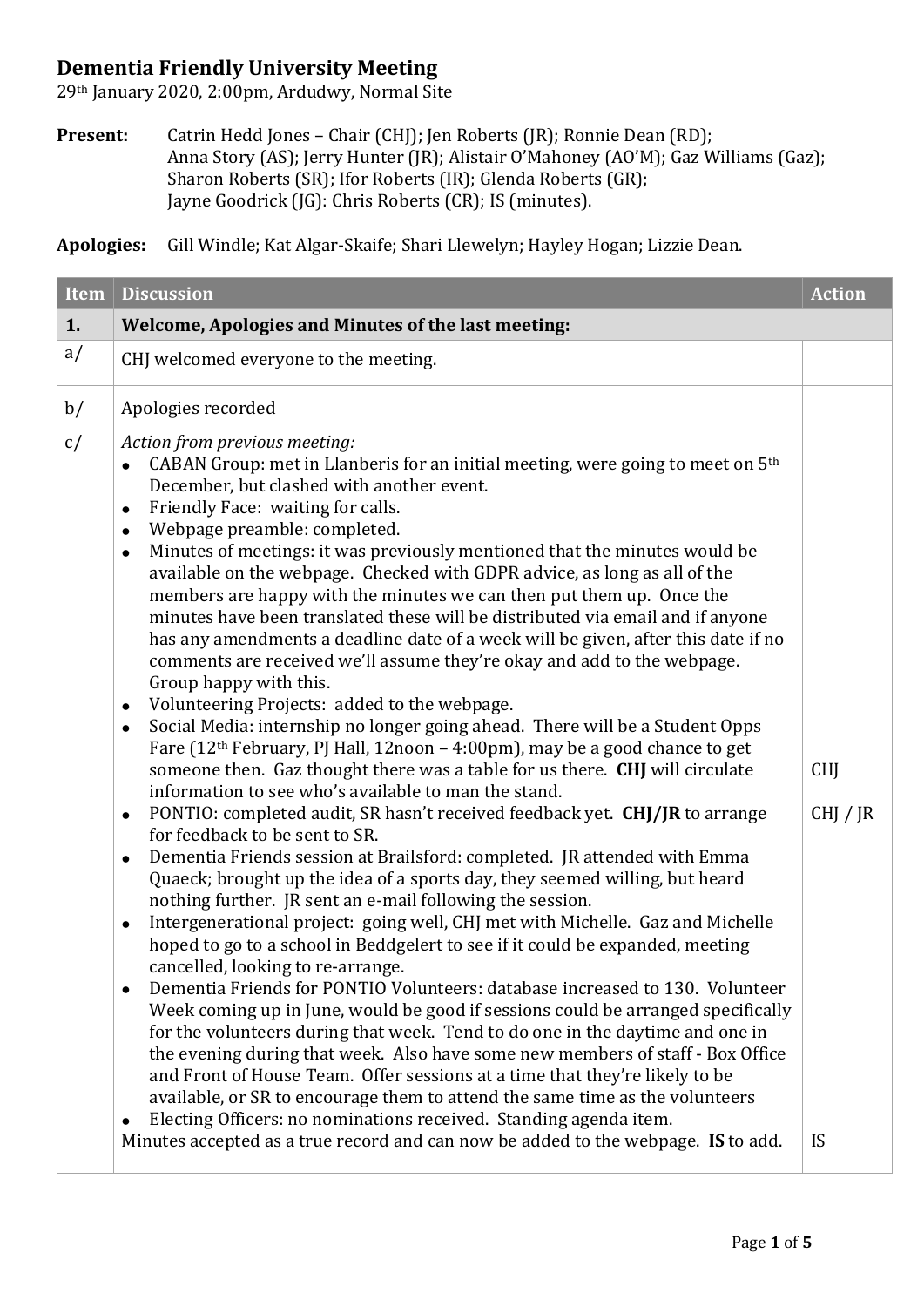| <b>Item</b> | <b>Discussion</b>                                                                                                                                                                                                                                                                                                                                                                                                                                                                                                                                                                                                    | <b>Action</b> |
|-------------|----------------------------------------------------------------------------------------------------------------------------------------------------------------------------------------------------------------------------------------------------------------------------------------------------------------------------------------------------------------------------------------------------------------------------------------------------------------------------------------------------------------------------------------------------------------------------------------------------------------------|---------------|
| 2.          | <b>Updates:</b>                                                                                                                                                                                                                                                                                                                                                                                                                                                                                                                                                                                                      |               |
| a/          | Social Media:                                                                                                                                                                                                                                                                                                                                                                                                                                                                                                                                                                                                        |               |
|             | 100 Facebook Followers (https://www.facebook.com/Dementia-Friendly-Bangor-<br>University-379800496079222/).                                                                                                                                                                                                                                                                                                                                                                                                                                                                                                          |               |
|             | 101 Twitter Followers (https://twitter.com/DementiaUni).                                                                                                                                                                                                                                                                                                                                                                                                                                                                                                                                                             |               |
|             | Need to post more items. Easier to add on Twitter and share on Facebook (one<br>action instead of two). Need to link more, through social media, with other dementia<br>friendly communities in North Wales.                                                                                                                                                                                                                                                                                                                                                                                                         |               |
| b/          | PONTIO:                                                                                                                                                                                                                                                                                                                                                                                                                                                                                                                                                                                                              |               |
|             | Started audit, waiting for feedback. At the previous meeting there was a smaller<br>audit carried out which produced some quick fixes, e.g. signage at exits etc.                                                                                                                                                                                                                                                                                                                                                                                                                                                    |               |
|             | SR had a discussion with PONTIO Cinema Co-ordinator this morning, more<br>opportunities to show films in the afternoons. Need to identify groups or contacts to<br>find out what people want to see and what would help.                                                                                                                                                                                                                                                                                                                                                                                             |               |
|             | Suggestions:<br>Theatre Colwyn hold dementia friendly screenings already.<br>$\bullet$<br>Theatre Dwyfor, Pwllheli do this as well. The lights down the sides are left on.<br>$\bullet$<br>Cup of tea/coffee available. Has been slow taking off.<br>Taith Ni Group, meets in the Cricket Club in Bangor.<br>$\bullet$<br>TAPE Community Music and Film - showings for people with Autism, but sure<br>$\bullet$<br>they do dementia too.<br>Put a call on the Dementia Network to ask what they think would be popular to<br>$\bullet$<br>see at PONTIO. Responses can then be fed back to the Cinema Co-ordinator. |               |
|             | If this is added to social media send information through to CR and he can also add it<br>to Dementia Information.                                                                                                                                                                                                                                                                                                                                                                                                                                                                                                   |               |
|             | CHJ met with the new director of PONTIO last week, very open to new ideas and<br>very supportive. Forget-me-not choir started just before Christmas in Venue Cymru,<br>Llandudno and continuing in the Spring. Discussed if there would be a potential to<br>have a Welsh-medium choir in PONTIO. "Canu i'r Cof' is continuing and CHJ<br>suggested that Osian speaks with Nia.                                                                                                                                                                                                                                      |               |
|             | Would be worth going through the PONTIO programme for the last four years, a lot<br>of the dementia-centred activities to take stock of. CHJ has shared the PONTIO<br>dementia related activities with Osian Gwyn.                                                                                                                                                                                                                                                                                                                                                                                                   |               |
| c/          | <b>Students Union:</b>                                                                                                                                                                                                                                                                                                                                                                                                                                                                                                                                                                                               |               |
| i/          | Quite quiet with Christmas and exam period. Student Opps event is the big<br>recruitment push, there'll be more to report at the next meeting.                                                                                                                                                                                                                                                                                                                                                                                                                                                                       |               |
|             | Projects / Opportunities:<br>Singing with Elvis<br>Cân y Gân<br>Dementia Friends                                                                                                                                                                                                                                                                                                                                                                                                                                                                                                                                     |               |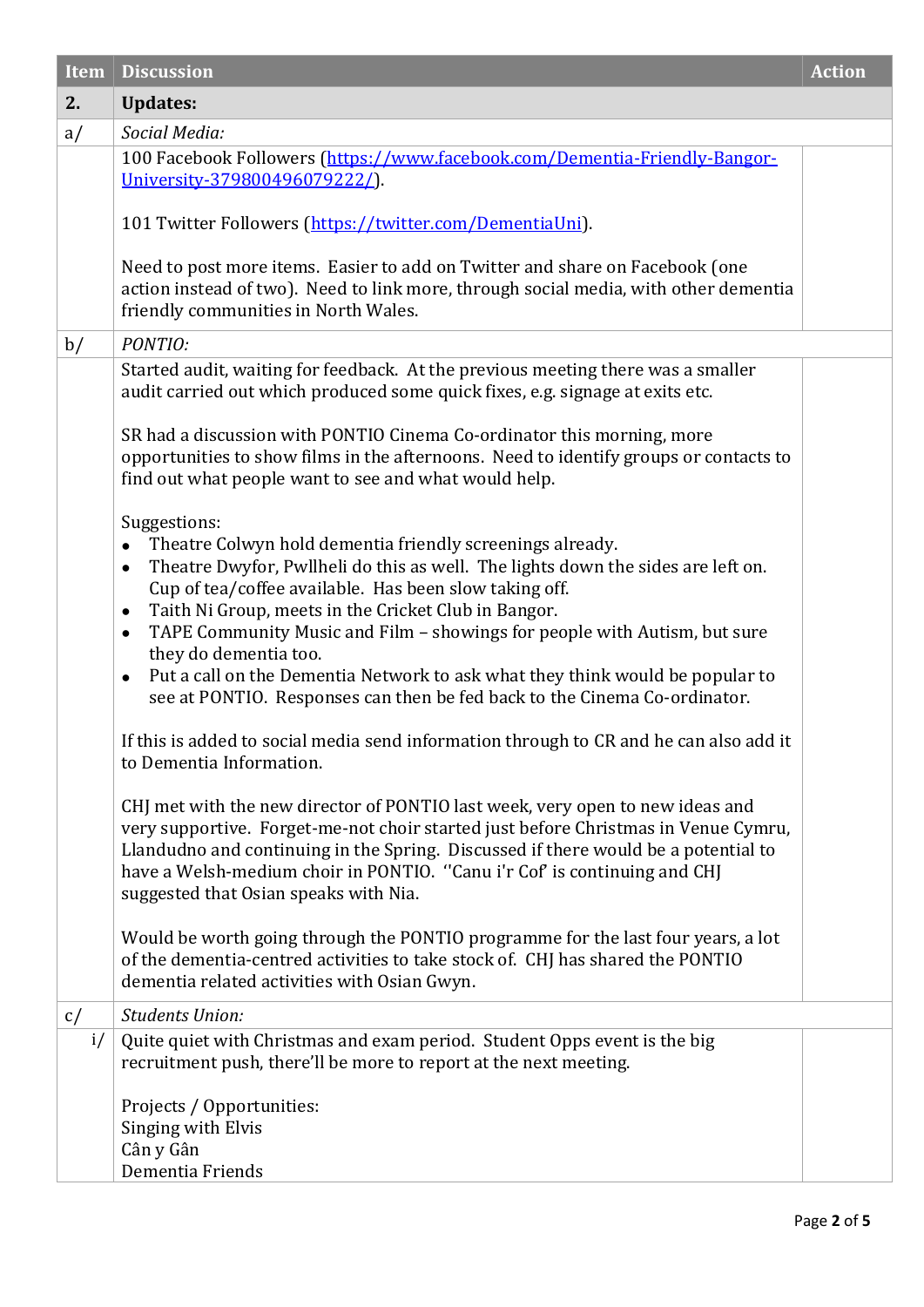| <b>Item</b> | <b>Discussion</b>                                                                                                                                                                                                                                                                                                                                                                                                                                                                                                                                                                                                                                                                                                                                                                                                                                                                                                                                                                                                                                                                                                                                                                                                                                                                                                                                                                                          | <b>Action</b>       |
|-------------|------------------------------------------------------------------------------------------------------------------------------------------------------------------------------------------------------------------------------------------------------------------------------------------------------------------------------------------------------------------------------------------------------------------------------------------------------------------------------------------------------------------------------------------------------------------------------------------------------------------------------------------------------------------------------------------------------------------------------------------------------------------------------------------------------------------------------------------------------------------------------------------------------------------------------------------------------------------------------------------------------------------------------------------------------------------------------------------------------------------------------------------------------------------------------------------------------------------------------------------------------------------------------------------------------------------------------------------------------------------------------------------------------------|---------------------|
|             | Side by Side with Alzheimer's Society                                                                                                                                                                                                                                                                                                                                                                                                                                                                                                                                                                                                                                                                                                                                                                                                                                                                                                                                                                                                                                                                                                                                                                                                                                                                                                                                                                      |                     |
|             | GenCon - going well. As Brailsford have had the Dementia Friends training, would<br>there be potential to meet the Intergenerational Sports Day target in the current<br>academic year? Easter is late (from 6th April), when students return there's only a<br>week or two before the exam period, so would need to work very quick to do this,<br>this semester. Emma keen to be part of this and has all the activities set up. JR to<br>send Emma's e-mail address to Gaz, so Emma and Michelle can talk this through first<br>and if they have dates in mind and that fits in with Brailsford we can get it done.<br>There are also Campus Life volunteers, good link between Undeb and Brailsford.<br>DementiaGo in Bangor Swimming Pool and at the Leisure Centre in Caernarfon.<br>There is also a Hall on the Normal Site.                                                                                                                                                                                                                                                                                                                                                                                                                                                                                                                                                                        | $\overline{\rm IR}$ |
|             | Start with Brailsford and see what's available.                                                                                                                                                                                                                                                                                                                                                                                                                                                                                                                                                                                                                                                                                                                                                                                                                                                                                                                                                                                                                                                                                                                                                                                                                                                                                                                                                            |                     |
| ii/         | Cân y Gân: In phase two, co-ordinating more with Brains for Life. From next<br>Wednesday, around 8 students from the Welsh Union are going to Caffi Hafan<br>offering community music initiative. Between 1:30pm and 2:30pm on a Wednesday,<br>every other week. Starting off with community music, but hopefully developing<br>more into $\frac{1}{2}$ hour singing and $\frac{1}{2}$ hour of a concert/performance.<br>Looking to set up Playlist for Life Helpline in Bangor (Caffi Hafan), this would be the<br>first Welsh help point in the World. There is a charity there where families/carers<br>or people who are experienced in dementia or assisting with dementia can go and<br>create an individual playlist for residents or loved ones.<br>AO'M talking about Cân y Gân at the Music Festival<br>(http://www.bangormusicfestival.org.uk/), 14-15 February 2020. This year's<br>theme is Health and Well-being. There is a concert on the Saturday night, with a pre-<br>show talk at 6:00pm in PONTIO on the theme Music and The Mind. AO'M will be<br>discussing the Cân y Gân Project and Rachel Priamo will be discussing music<br>projects with Brain Trauma and Care.<br>AO'M was approached at the Friendly Faces launch regarding a group in<br>Newborough, they have been in touch again and meeting up on 5 <sup>th</sup> February. They<br>do a lot of music and image therapy. |                     |
| 3.          | <b>Review Progress Against Action Plan:</b>                                                                                                                                                                                                                                                                                                                                                                                                                                                                                                                                                                                                                                                                                                                                                                                                                                                                                                                                                                                                                                                                                                                                                                                                                                                                                                                                                                |                     |
| a/          | Students, Young People and Children:                                                                                                                                                                                                                                                                                                                                                                                                                                                                                                                                                                                                                                                                                                                                                                                                                                                                                                                                                                                                                                                                                                                                                                                                                                                                                                                                                                       |                     |
|             | Increase Dementia Awareness amongst Bangor University Students.<br>Target 10 dementia friends sessions in the first year will be met. CHJ ran through<br>the list. GR also went to Dolgellau and Coleg Meirion Dwyfor (Health and Social Care<br>Students), this should be included as GR is part of the steering group.<br>Champion Induction Training took place on 20/11/2019. AS gave an overview of<br>how the induction went.<br>The nurses on the dementia friends training the previous day would have liked to<br>attend the Champion Training, but were on placement, asked if there would be                                                                                                                                                                                                                                                                                                                                                                                                                                                                                                                                                                                                                                                                                                                                                                                                    | <b>CHI</b>          |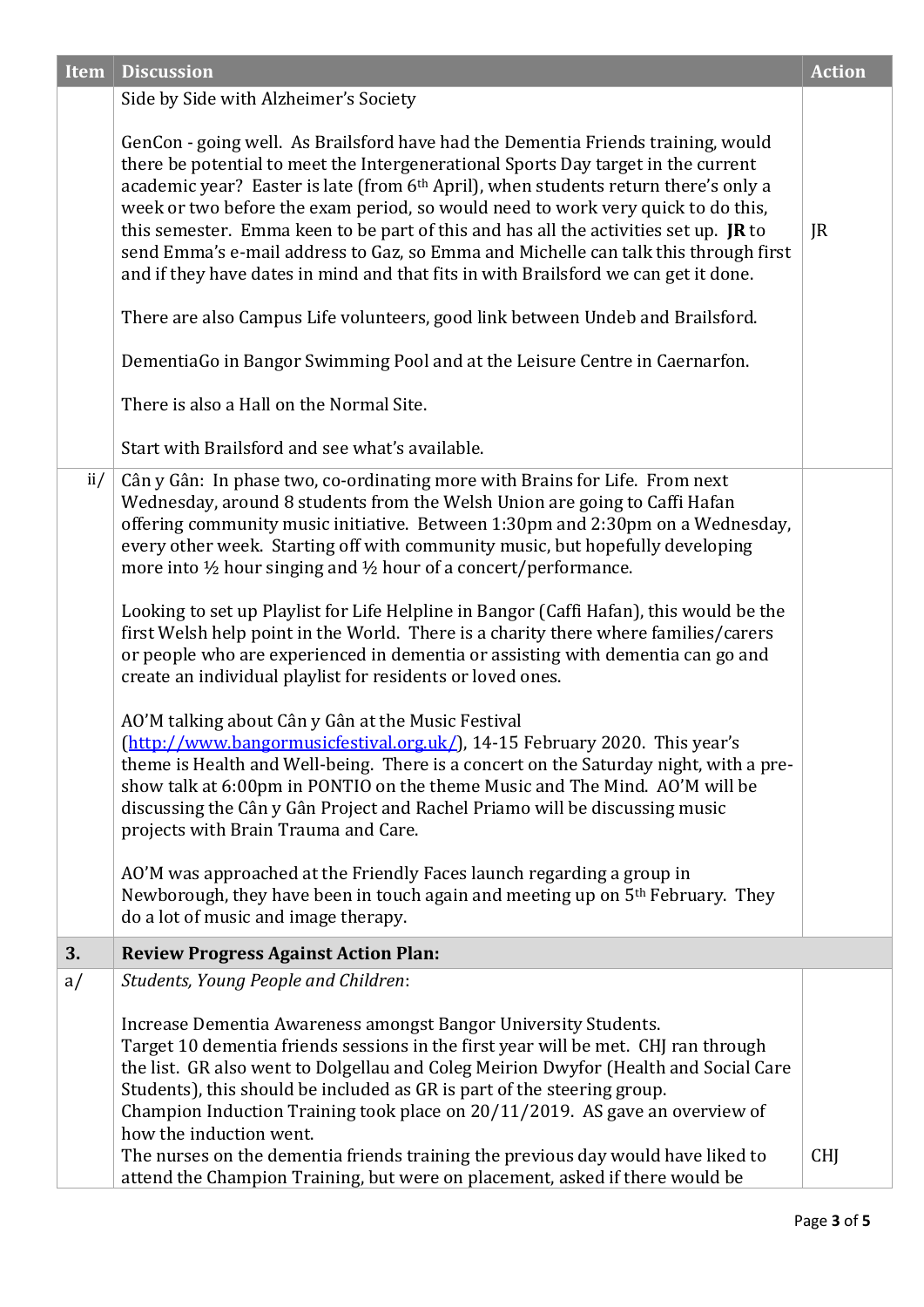| <b>Item</b> | <b>Discussion</b>                                                                                                                                                                                                                                                                                                                                                                                                                                            | <b>Action</b> |
|-------------|--------------------------------------------------------------------------------------------------------------------------------------------------------------------------------------------------------------------------------------------------------------------------------------------------------------------------------------------------------------------------------------------------------------------------------------------------------------|---------------|
|             | interest in doing another session. We could host and offer a room and offer to the<br>public again. Alzheimer's Society to be asked about their availability.                                                                                                                                                                                                                                                                                                |               |
|             | Audit of Brailsford - something to work on if we do hold an event there.                                                                                                                                                                                                                                                                                                                                                                                     |               |
| b/          | Arts, Culture, Leisure and Recreation:                                                                                                                                                                                                                                                                                                                                                                                                                       |               |
|             | Offered session covering new staff and volunteers at PONTIO.                                                                                                                                                                                                                                                                                                                                                                                                 |               |
|             | AO'M could ask the Wednesday group if they would be interested in DF Session,<br>particularly if they do go out to do community projects. If they are interested, we<br>could arrange it either in JMJ or Music, or Ardudwy.<br>University has registered 380 Dementia Friends in face to face sessions and 45 via<br>the video option.                                                                                                                      | AO'M          |
| 4.          | <b>Any Other Business:</b>                                                                                                                                                                                                                                                                                                                                                                                                                                   |               |
| a/          | Dementia Friends Session to the Executive: JH thought it would be worth contacting<br>the Deputy Vice Chancellor, suggested contacting Bethan Nelson in the first instance.<br>It would be nice to have our experts by experience involved in this training if we do<br>manage to arrange a date/time.                                                                                                                                                       | <b>CHI</b>    |
| b/          | Rare Dementias Launch Event in Reichel on 22 <sup>nd</sup> April 2020 (morning). Setting up a<br>rare dementias support group for North Wales. It would be good for the round table<br>discussions to have someone with lived experience facilitating along with a member<br>of the RDS Team.                                                                                                                                                                |               |
|             | JG suggested including LGBT, there is a demographic there that is a minority.                                                                                                                                                                                                                                                                                                                                                                                |               |
| c/          | Hayley Hogan, Alzheimer's Society asked that Dementia Action Week (11 <sup>th</sup> - 17 <sup>th</sup><br>May 2020) be added as a topic for us to think about joint working on events and<br>something for our next meeting. Maris has taken over the Dementia Friendly<br>Communities from Jo.                                                                                                                                                              |               |
|             | Suggestions:<br>'Cawl a Chân' afternoon.<br>CHJ queried with AO'M if there was a way for the volunteers to be involved? Could<br>possibly have University Cân y Gân, or Caffi Hafan Cân y Gân, showcasing students'<br>work with people in the community (possibly at PONTIO?).<br>This is Dementia Action Awareness week and this group isn't specifically dementia,<br>it's Age Cymru, but could be opened out to be an inclusive singing event. AO'M will | AO'M          |
|             | make enquiries with PONTIO on availability (11 <sup>th</sup> - 17 <sup>th</sup> May), Wednesday afternoon<br>seemed to be the best time for the Steering Group members. Once the group is<br>established see if it's something they'd like to be involved with and then open it out<br>to everyone else.<br>This could also be mentioned to the student projects that are on-going.                                                                          | Gaz           |
| d/          | GR also mentioned that many schools have linked with a care / nursing home. This<br>has been done in Pwllheli.                                                                                                                                                                                                                                                                                                                                               |               |
| e/          | CABAN met before the meeting. Discussed the possibility of having a booklet on<br>'You don't know what you don't know', things that have been found to be helpful, but<br>not generally known. Hints, Tips and Rights. AS will be collating responses.                                                                                                                                                                                                       | AS            |